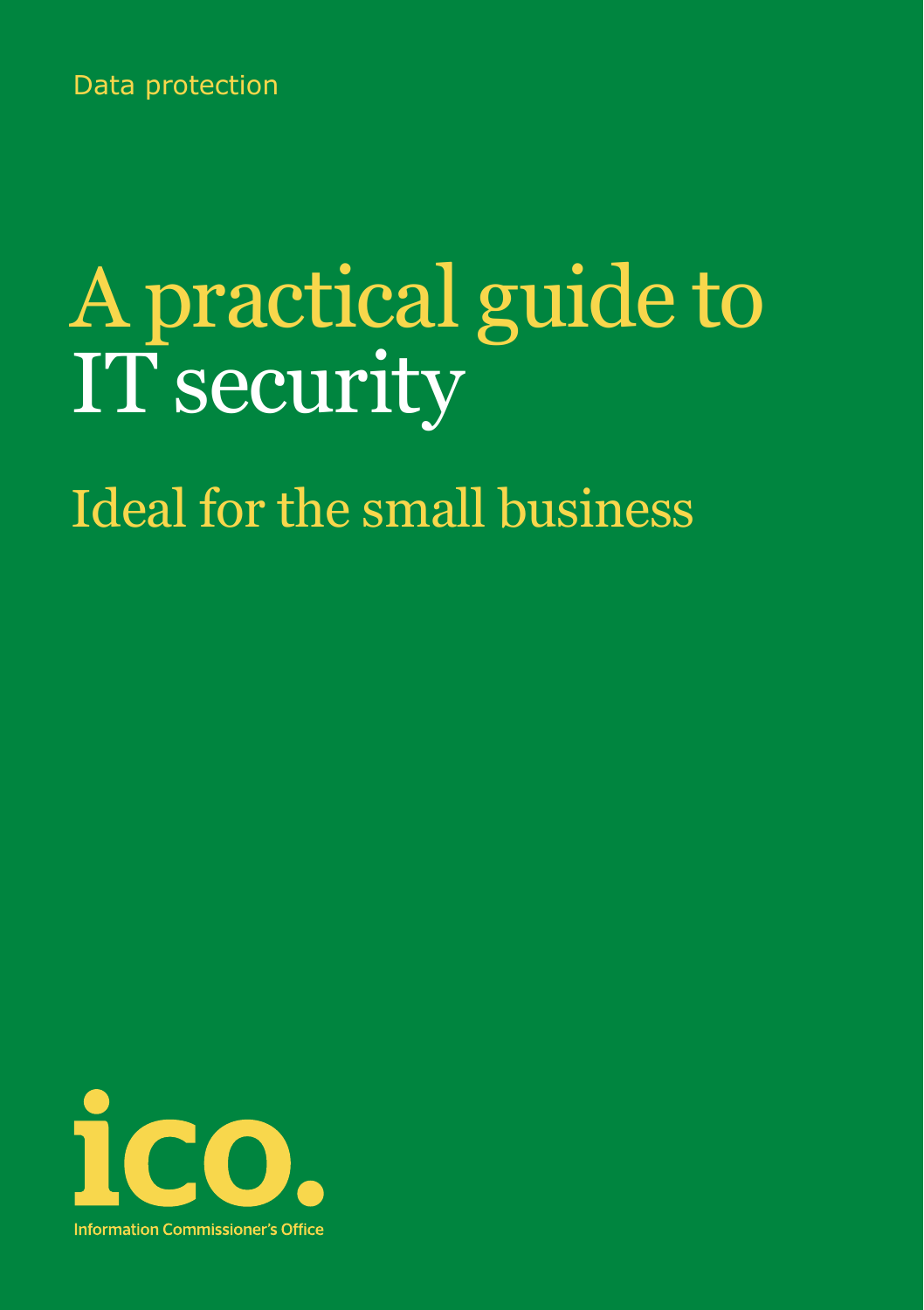Under the Data Protection Act, you have responsibilities to protect the personal information that you and your staff collect and use. This includes a requirement to have appropriate security to prevent it being accidentally or deliberately compromised.



Breaches of data protection legislation could lead to your business incurring a fine – up to  $£500,000$  in serious cases. The reputation of your business could also be damaged if inadequate security contributes to high profile incidents of data loss or theft.

This guide gives advice for small businesses on how to keep IT systems safe and secure.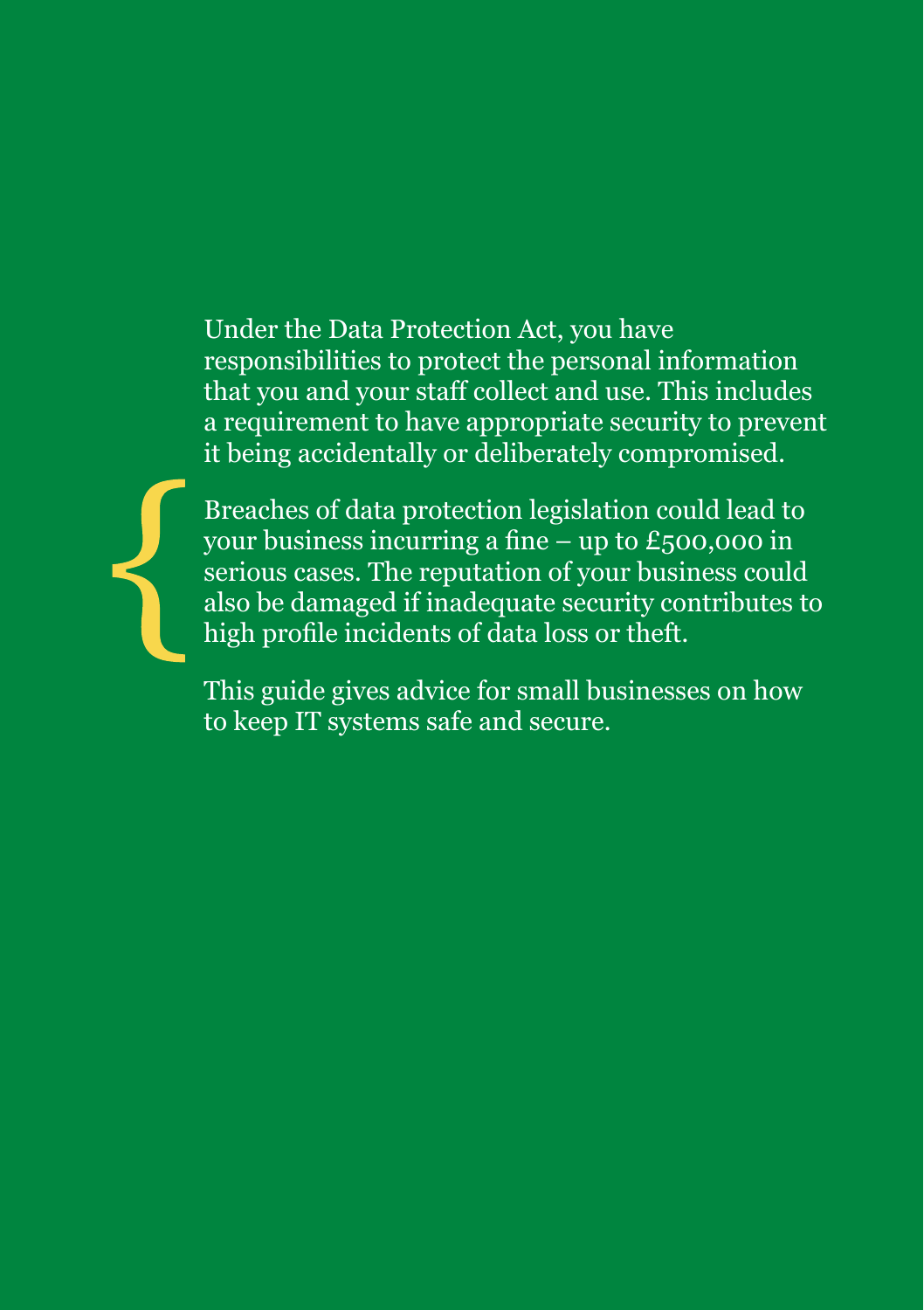### 10 practical ways to keep your IT systems safe and secure

Keeping your IT systems safe and secure can be a complex task and does require time, resource and specialist knowledge. If you have personal data within your IT system you need to recognise that it may be at risk and take appropriate technical measures to secure it. The measures you put in place should fit the needs of your particular business. They don't necessarily have to be expensive or onerous. They may even be free or already available within the IT systems you currently have.

The following practical steps will help you decide how to manage the security of the personal data you hold.

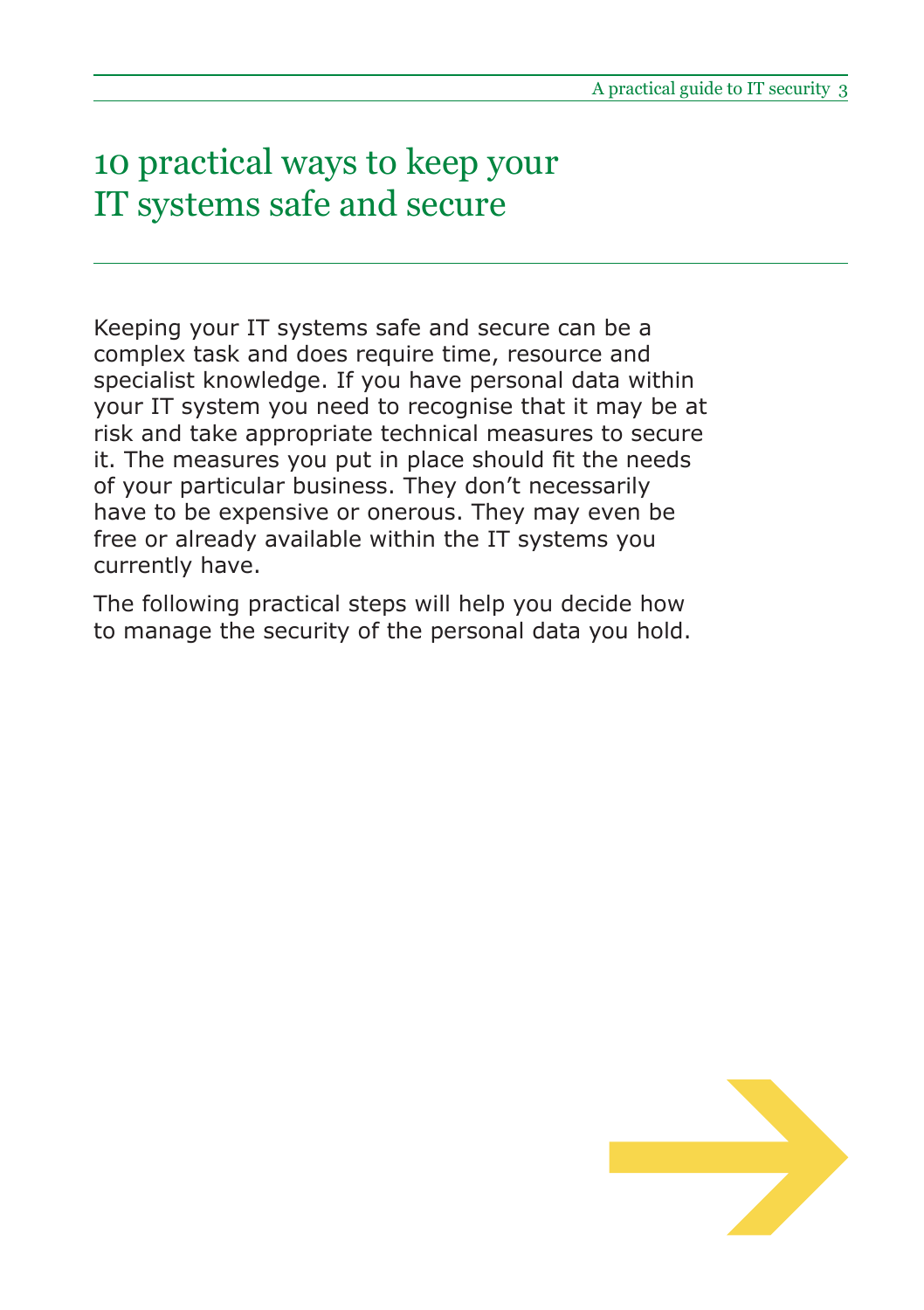## Assess the threats and risks<br>to your business

Before you can establish what level of security is right for your business you will need to review the personal data you hold and assess the risks to that data. You should consider all processes involved that require you to collect, store, use and dispose of personal data.

Consider how valuable, sensitive or confidential the information is and what damage or distress could be caused to individuals if there was a security breach.

With a clear view of the risks you can begin to choose the security measures that are appropriate for your needs. The next step is to begin putting them in place.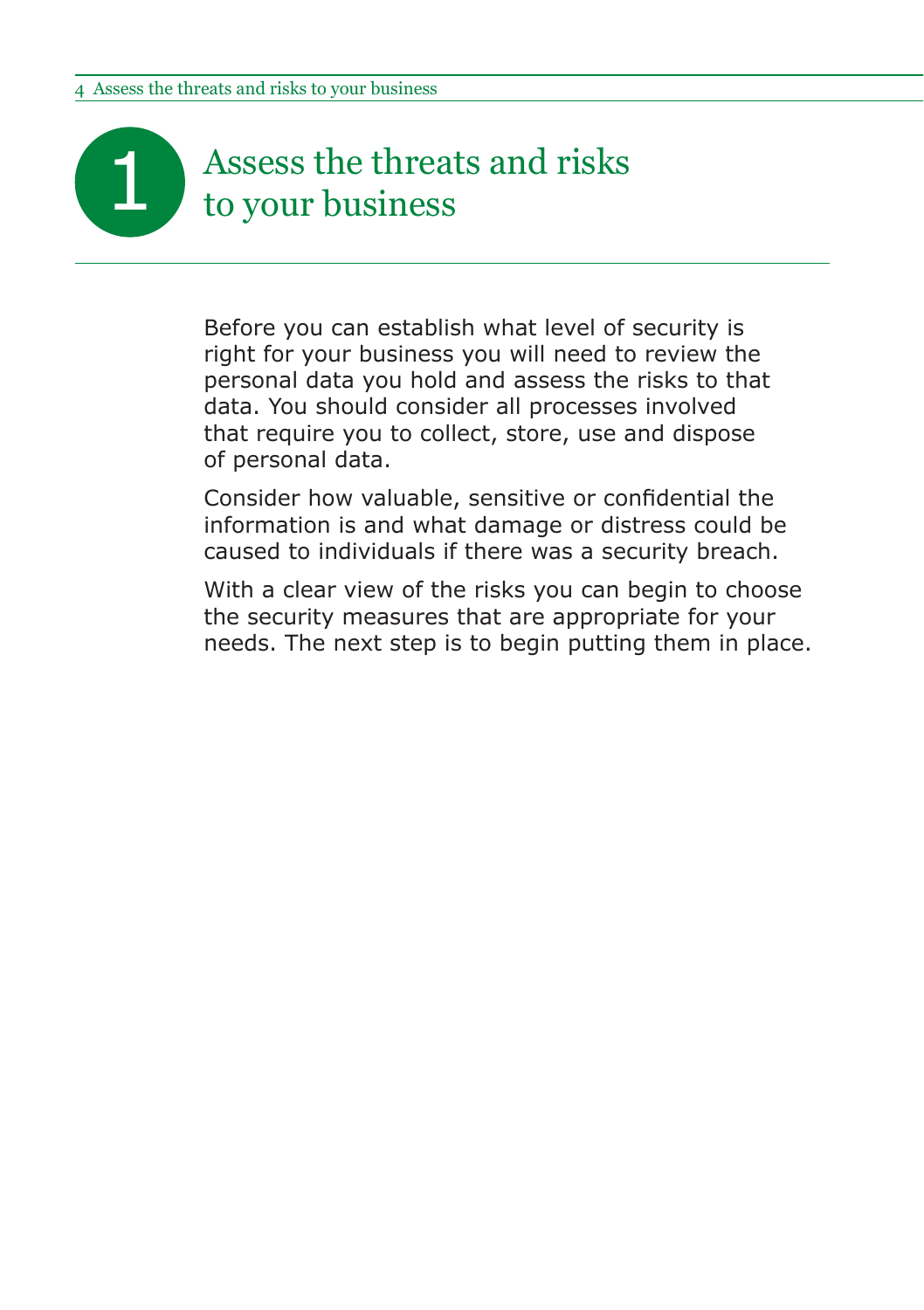## Get in line with Cyber Essentials 2



#### **What is the problem?**

There is no single product that will provide a complete guarantee of security for your business. The recommended approach is to use a set of security controls that complement each other but will require ongoing support in order to maintain an appropriate level of security.

#### **What can I do?**

The UK Government's Cyber Essentials Scheme describes the following five key controls for keeping information secure. Obtaining a Cyber Essentials certificate can provide certain security assurances and help protect personal data in your IT systems.

#### **Boundary firewalls and internet gateways**

This will be your first line of defence against an intrusion from the internet. A well configured firewall can stop breaches happening before they penetrate deep into your network. An internet gateway can prevent users within your organisation accessing websites or other online services that present a threat or that you do not trust.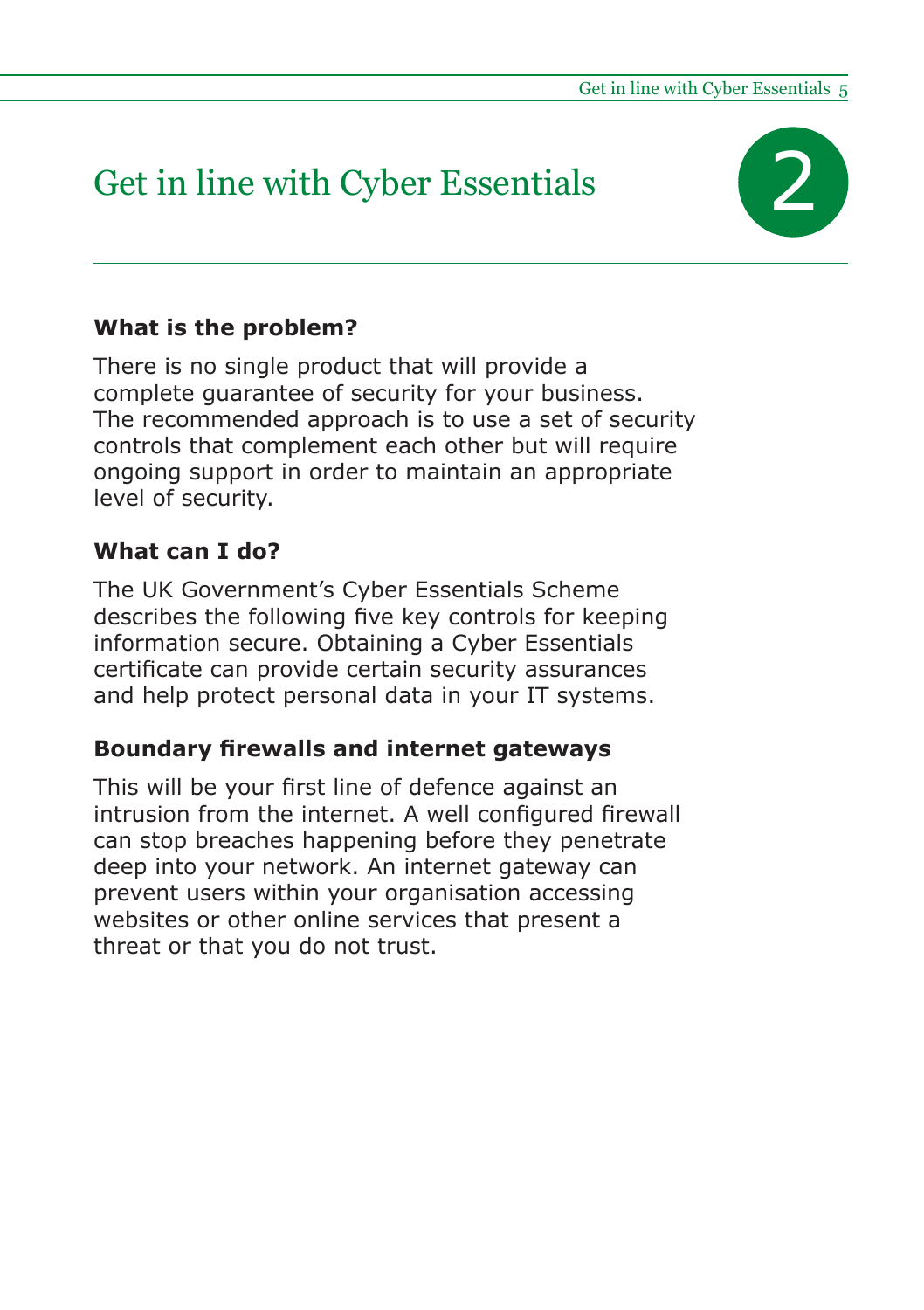

#### **Secure configuration**

Almost all hardware and software will require some level of set-up and configuration in order to provide the most effective protection. You should remove unused software and services from your devices to reduce the number of potential vulnerabilities. Older versions of some widespread software have well documented security vulnerabilities. If you don't use it, then it is much easier to remove it than try to keep it up-to-date.

Make sure you have changed any default passwords used by software or hardware – these are well known by attackers.

#### **Access control**

Restrict access to your system to users and sources you trust. Each user must have and use their own username and password.

Each user should use an account that has permissions appropriate to the job they are carrying out at the time. You should also only use administrator accounts when strictly necessary (eg for installing known and trusted software).

A brute force password attack is a common method of attack, perhaps even by casual users trying to access your Wi-Fi so you need to enforce strong passwords, limit the number of failed login attempts and enforce regular password changes.

Passwords or other access should be cancelled immediately if a staff member leaves the organisation or is absent for long periods.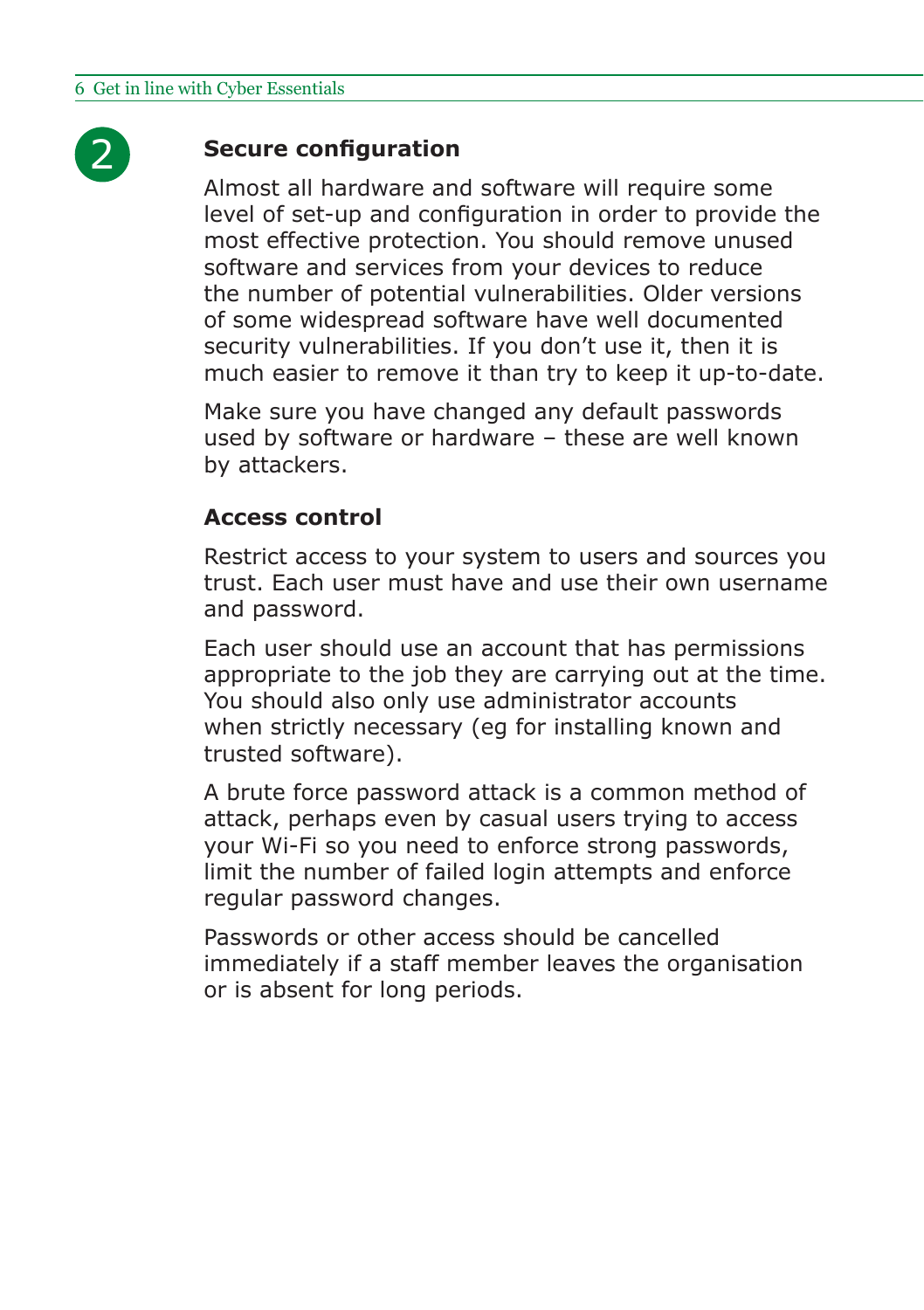#### **Malware protection**

You should have anti-virus or anti-malware products regularly scanning your network to prevent or detect threats. You will also need to make sure they are kept up-to-date and that it is switched on and monitoring the files that it should be. You should also make sure you receive and act upon any alerts issued by the malware protection.

#### **Patch management and software updates**

Computer equipment and software need regular maintenance to keep it running smoothly and to fix any security vulnerabilities. Security software such as anti-virus and anti-malware needs regular updates in order to continue to provide adequate protection.

Keep your software up-to-date by checking regularly for updates and applying them. Most software can be set to update automatically.

If your system is a few years old, you should review the protection you have in place to make sure that it is still adequate.

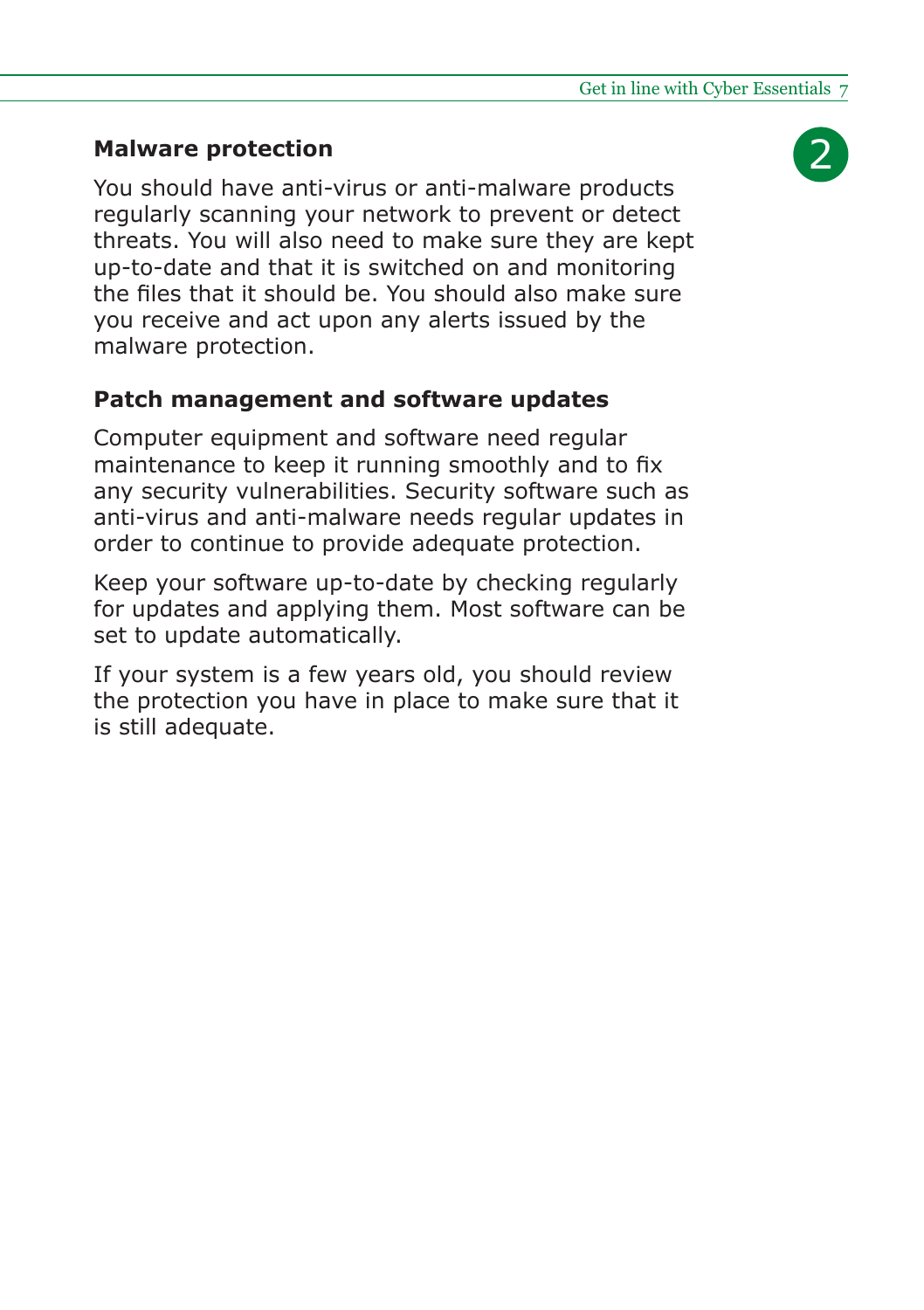## Secure your data on the move and<br>in the office

#### **What is the problem?**

The physical security of equipment is important to consider as devices containing personal data could be stolen in a break-in or lost whilst away from the office. You should ensure that personal data on your systems is protected against these types of threats.

You can also prevent or limit the severity of data breaches by separating or limiting access between your network components. For example, if you can confine the processing of personal data to a specific section of your network you may be able to reduce the scope of the required security measures.

You also need to ensure that the same level of security is applied to personal data on devices being used away from the office. Many data breaches arise from the theft or loss of a device (eg laptop, mobile phone or USB drive) but you should also consider the security surrounding any data you send by email or post.

Allowing untrusted devices to connect to your network or using work devices on untrusted networks outside your office can also put personal data at risk.

#### **What can I do?**

You can increase the physical security of your office including storing your servers in a separate room with added protection. Back-up devices, CDs and USBs should not be left unattended and should be locked away when not in use.

You can ensure that personal data is either not on the device in the first place or that it has been appropriately secured so that it cannot be accessed in the event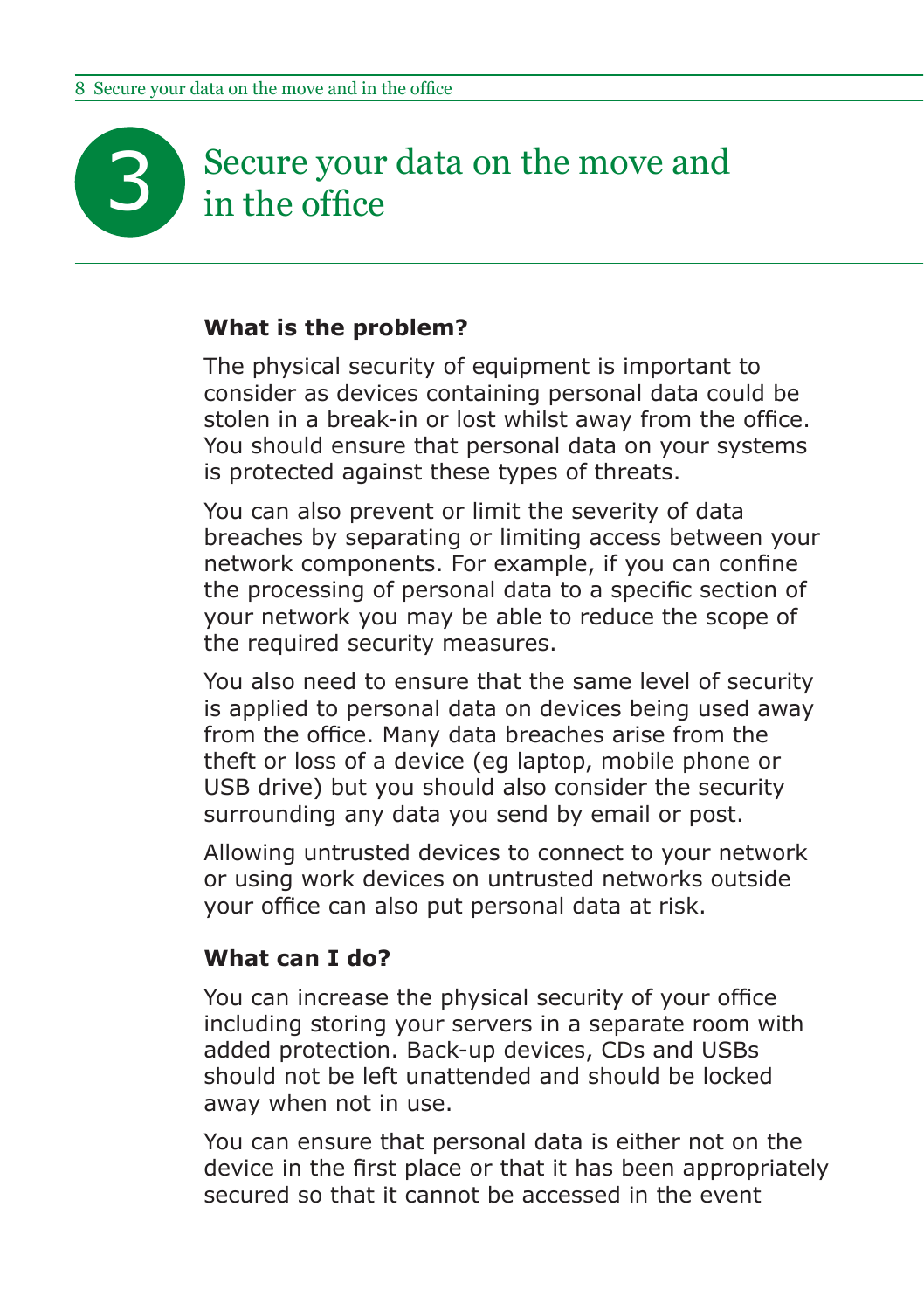of loss or theft. Good access control systems and encryption will help here.

Encryption is a means of ensuring that data can only be accessed by authorised users. Typically, a (strong) password is required to 'unlock' the data. You can find more information on choosing the right encryption on our website.

Encryption comes in many different forms and offers protection under different circumstances.

- **•** Full disk encryption means that all the data on the computer is encrypted.
- **•** File encryption means that individual files can be encrypted.
- **•** Some software offers password protection to stop people making changes to the data but this may not stop a thief reading the data. Make sure you know exactly what protection you are applying to your data.

Some mobile devices support a remote disable or wipe facility. This allows you to send a signal to a lost or stolen device to locate it and, if necessary, securely delete all data. Your devices will normally need to be pre-registered to use a service like this.

If you permit employees or other users to connect their own devices to your network you will be increasing the range of security risks and these should also be addressed. You can find more information about these risks in the ICO's guidance on Bring Your Own Device (BYOD).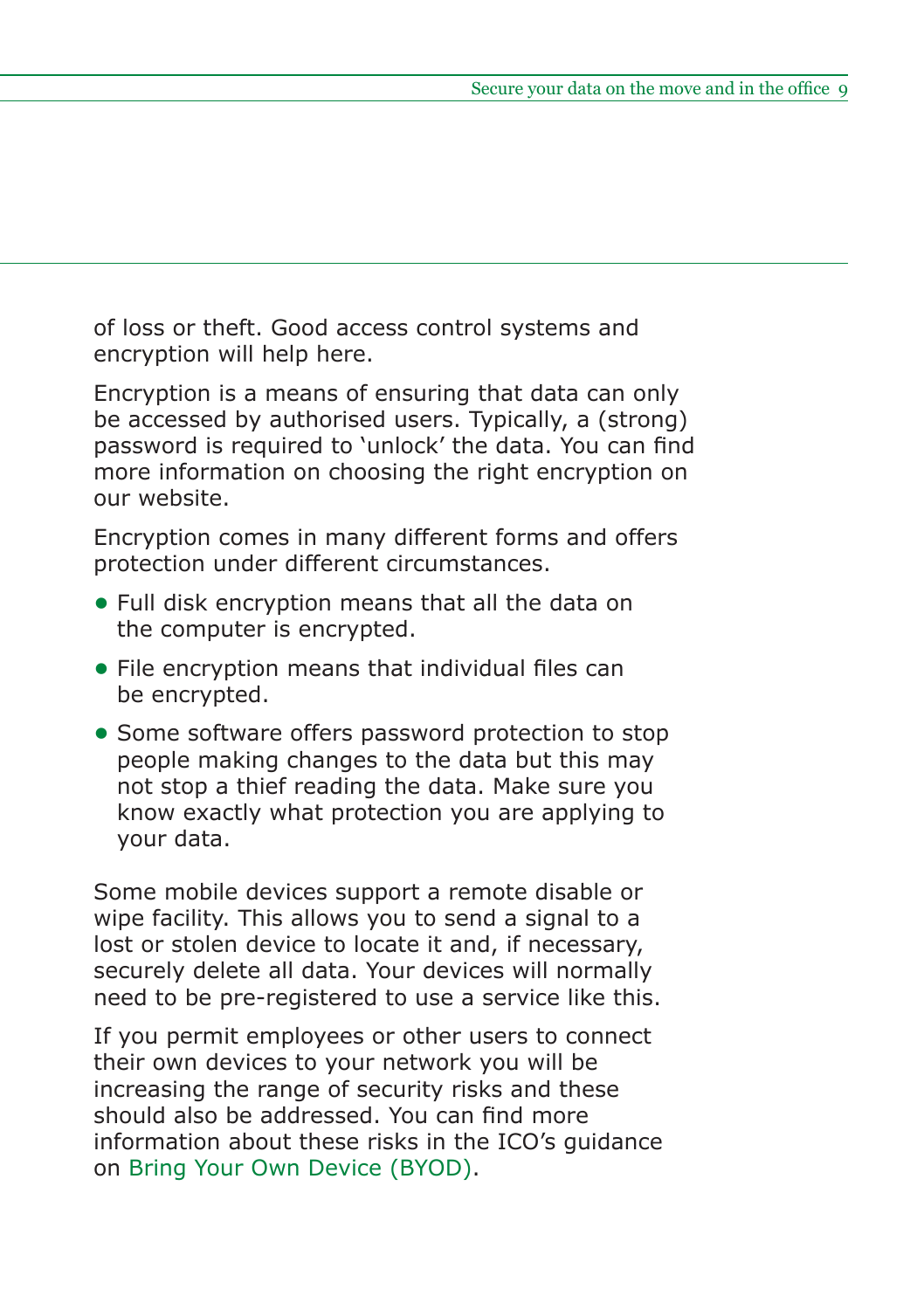

#### **What is the problem?**

There are a wide range of online services, many incorporated within today's smartphones and tablets that require users to transfer data to remote computing facilities – commonly known as the cloud.

Processing data in the cloud represents a risk because the personal data for which you are responsible will leave your network and be processed in those systems managed by your cloud provider. You therefore need to assess the security measures that the cloud provider has in place to ensure that they are appropriate.

#### **What can I do?**

Make sure you know what data is being stored in the cloud as modern computing devices, especially those targeted at consumers, can have cloud backup or sync services switched on by default.

Consider the use of two factor authentication especially for remote access to your data in the cloud.

You can find more information about the use of cloud services in the ICO's Guidance on the use of cloud computing.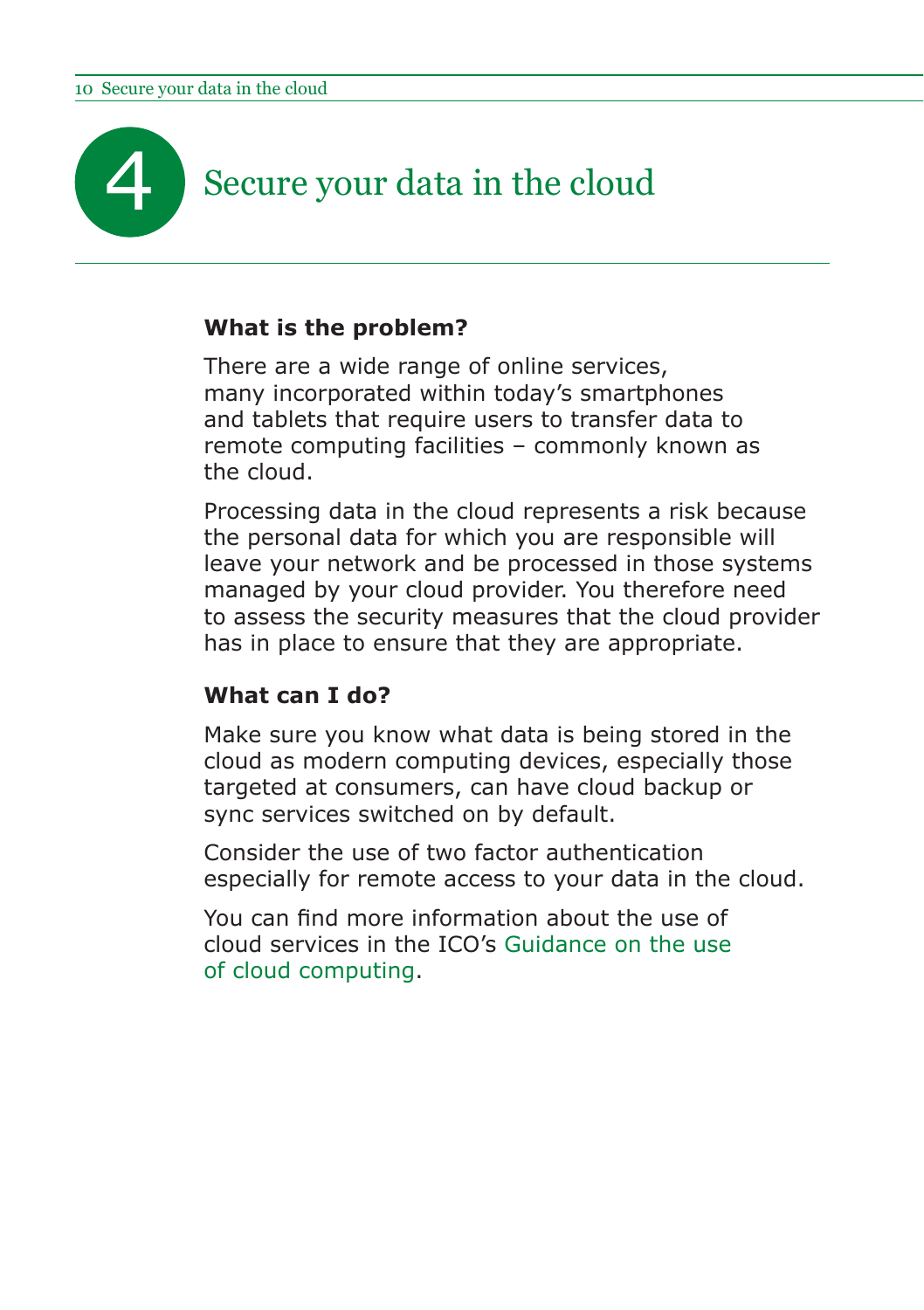## Back up your data 5



#### **What is the problem?**

If you were to suffer a disaster such as fire, flood or theft you need to be able to get back up and running as quickly as possible. Loss of data is also a breach of the DPA.

Malware can also disrupt the availability of access to your data. Known as 'ransomware' this type of malware can encrypt all your data and only provide you with the means to decrypt the data after payment of a ransom.

#### **What can I do?**

You need to have a robust data backup strategy in place to protect against disasters but also malware, such as ransomware.

Back-ups should not be stored in a way that makes them permanently visible to the rest of the network. If they are then they can be encrypted by malware or the files accidentally deleted.

At least one of your back-ups should be off-site.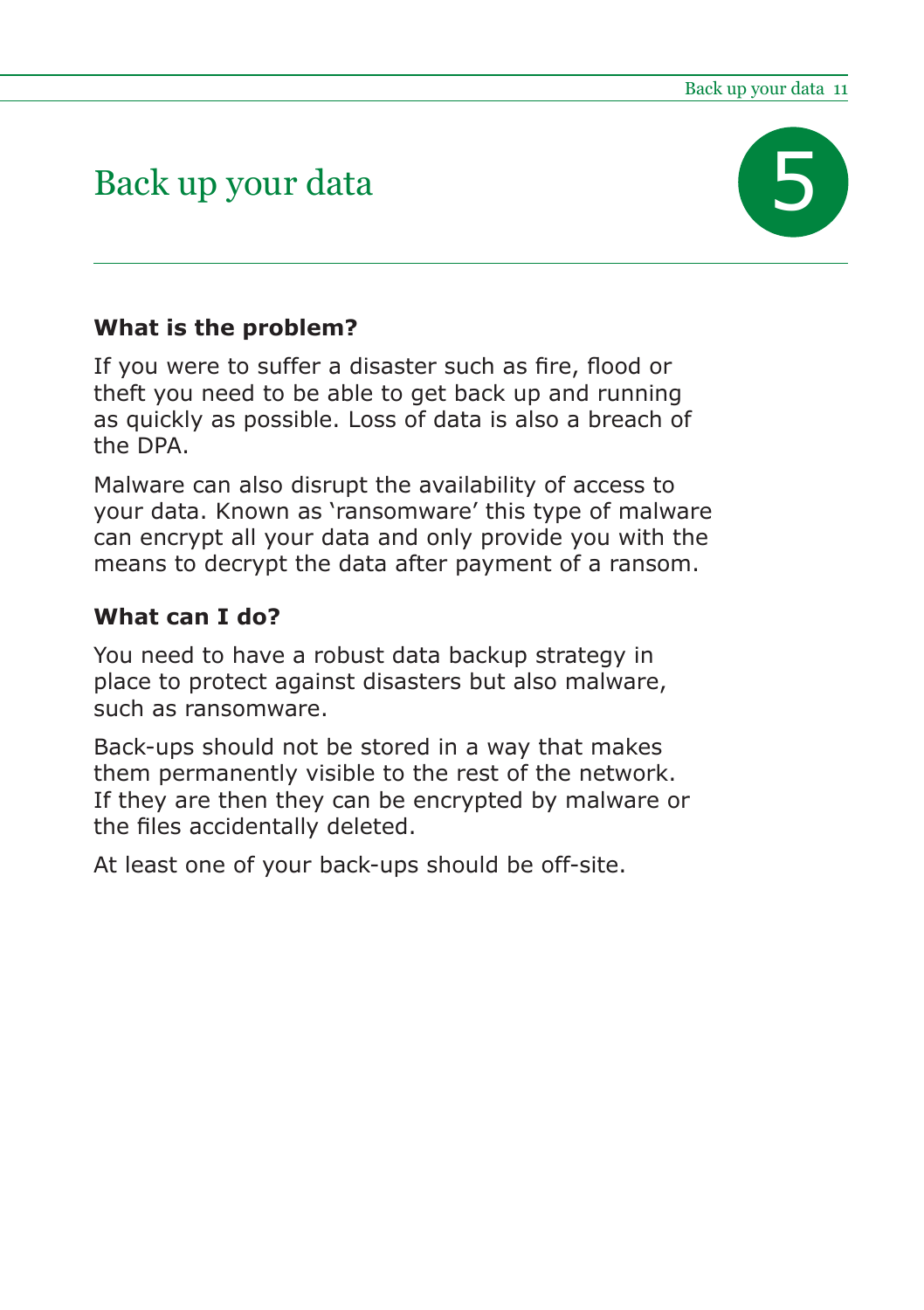

#### **What is the problem?**

Your employees may have a limited knowledge of cyber security but they could be your final line of defence against an attack. Accidental disclosure or human error is also a leading cause of breaches of personal data. This can be caused by simply sending an email to the incorrect recipient or opening an email attachment containing malware.

#### **What can I do?**

Employees at all levels need to be aware of what their roles and responsibilities are. Train your staff to recognise threats such as phishing emails and other malware or alerting them to the risks involved in posting information relating to your business activities on social networks.

You should encourage general security awareness within your organisation. A security aware culture is likely to identify security risks.

You should also keep your knowledge of threats up-todate by reading security bulletins or newsletters from organisations relevant to your business.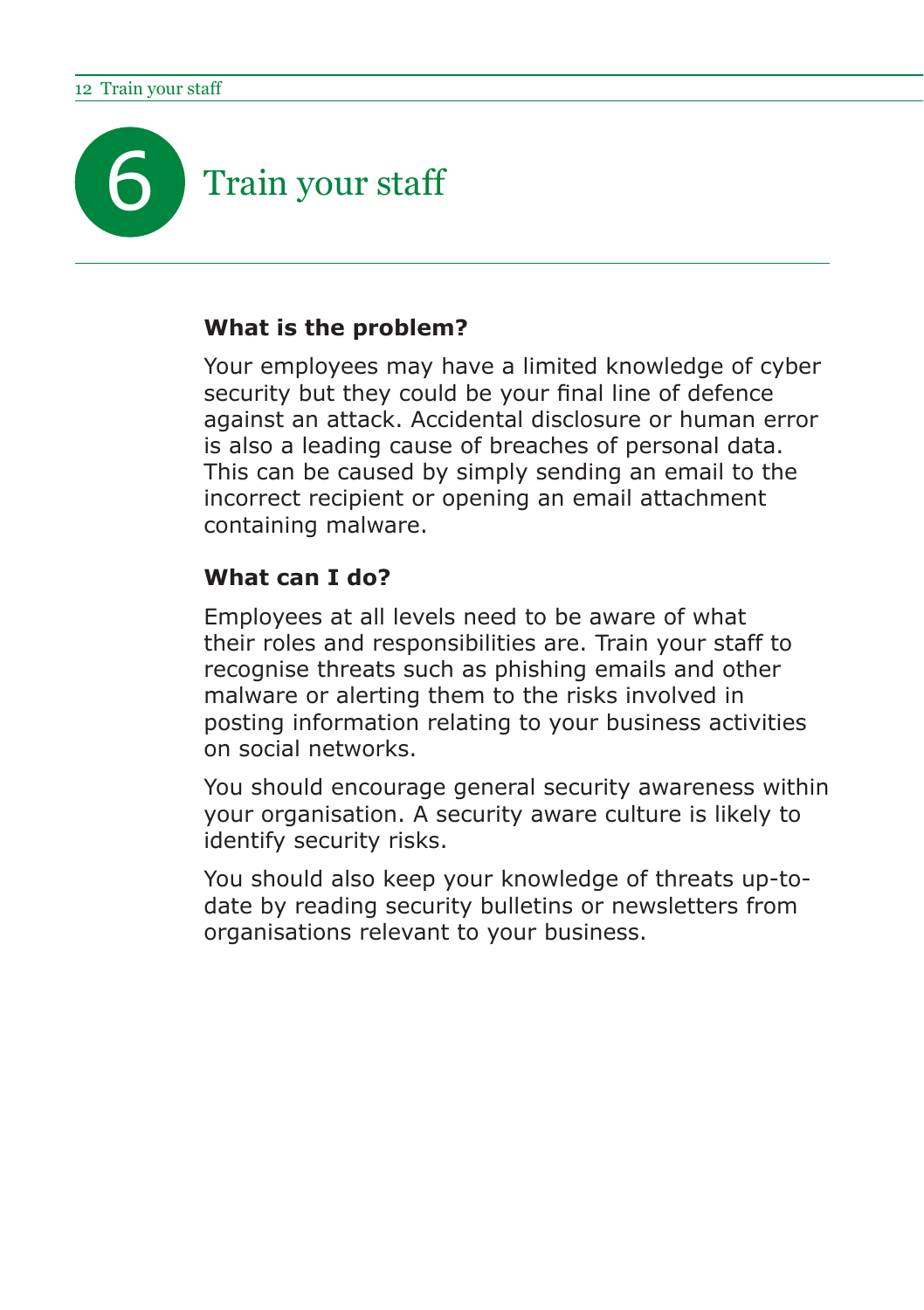## Keep an eye out for problems



#### **What is the problem?**

Cyber criminals or malware can attack your systems and go unnoticed for a long time. Many people only find out they have been attacked when it is too late even though the warning signs were there.

#### **What can I do?**

Check your security software messages, access control logs and other reporting systems you have in place on a regular basis. You should also act on any alerts that are issued by these monitoring services.

Make sure you can check what software or services are running on your network. Make sure you can identify if there is something there which should not be.

Run regular vulnerability scans and penetration tests to scan your systems for known vulnerabilities – make sure you address any vulnerabilities identified.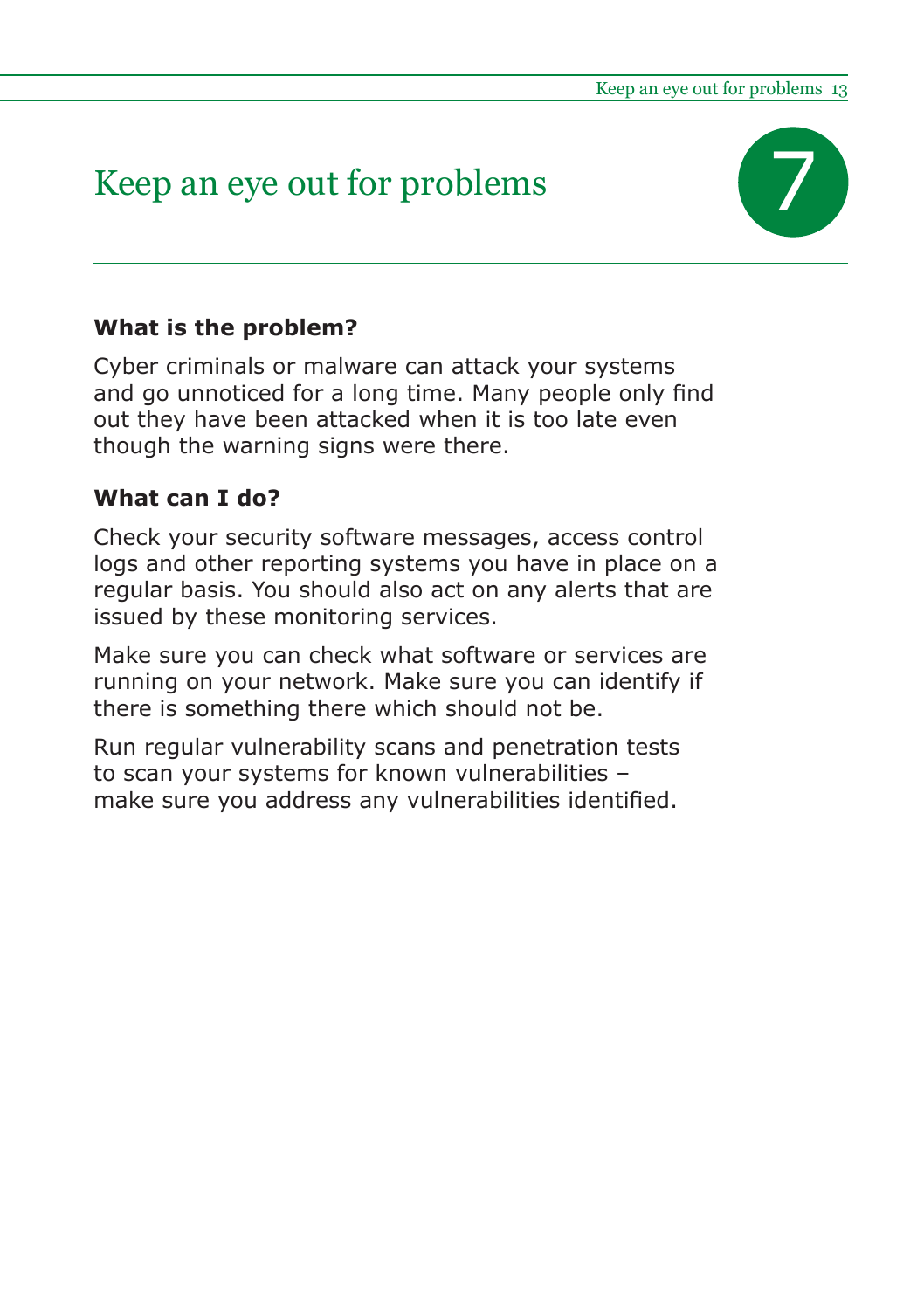

#### **What is the problem?**

A good policy will enable you to make sure you address the risks in a consistent manner. Well written policies should integrate well with business processes.

Some organisations do not have adequate levels of protection because they are not correctly using the security they already have, and are not always able to spot when there is a problem. You should also consider what actions you should put into place should you suffer a data breach. Good incident management can reduce the damage and distress caused to individuals.

#### **What can I do?**

Review what personal data you currently have and the means of protection you have in place.

Make sure you are compliant with any industry guidance or other legal requirements.

Document the controls you have in place and identify where you need to make improvements.

Once any improvements are in place, continue to monitor the controls and make adjustments where necessary.

Consider the risks for each type of personal data you hold and how you would manage a data breach. This way you can reduce the impact if the worst was to happen.

You should also have an acceptable-use policy and training materials for staff so that they know their data protection responsibilities.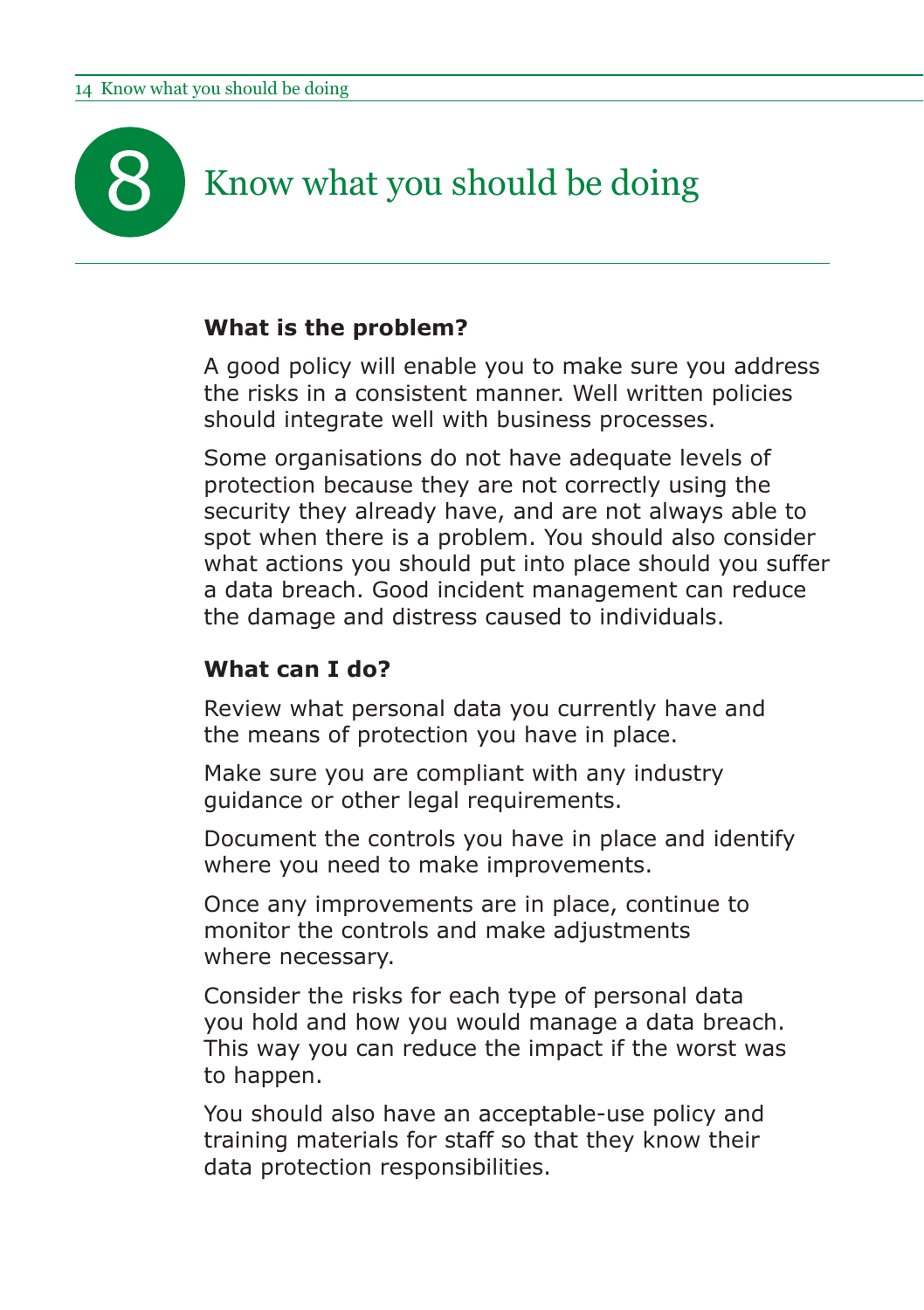## Minimise your data 9



#### **What is the problem?**

The DPA says that personal data should be accurate, up-to-date and kept for no longer than is necessary. Over time you may have collected large amounts of personal data. Some of this data may be out-of-date and inaccurate or no longer useful.

#### **What can I do?**

Decide if you still need the data. If you do, make sure it is stored in the right place.

If you have data you need to keep for archive purposes but don't need to access regularly, move it to a more secure location. This will help prevent unauthorised access.

If you have data you really no longer need, you should delete it. This should be in line with your data retention and disposal policies. You might need specialist software or assistance to do this securely.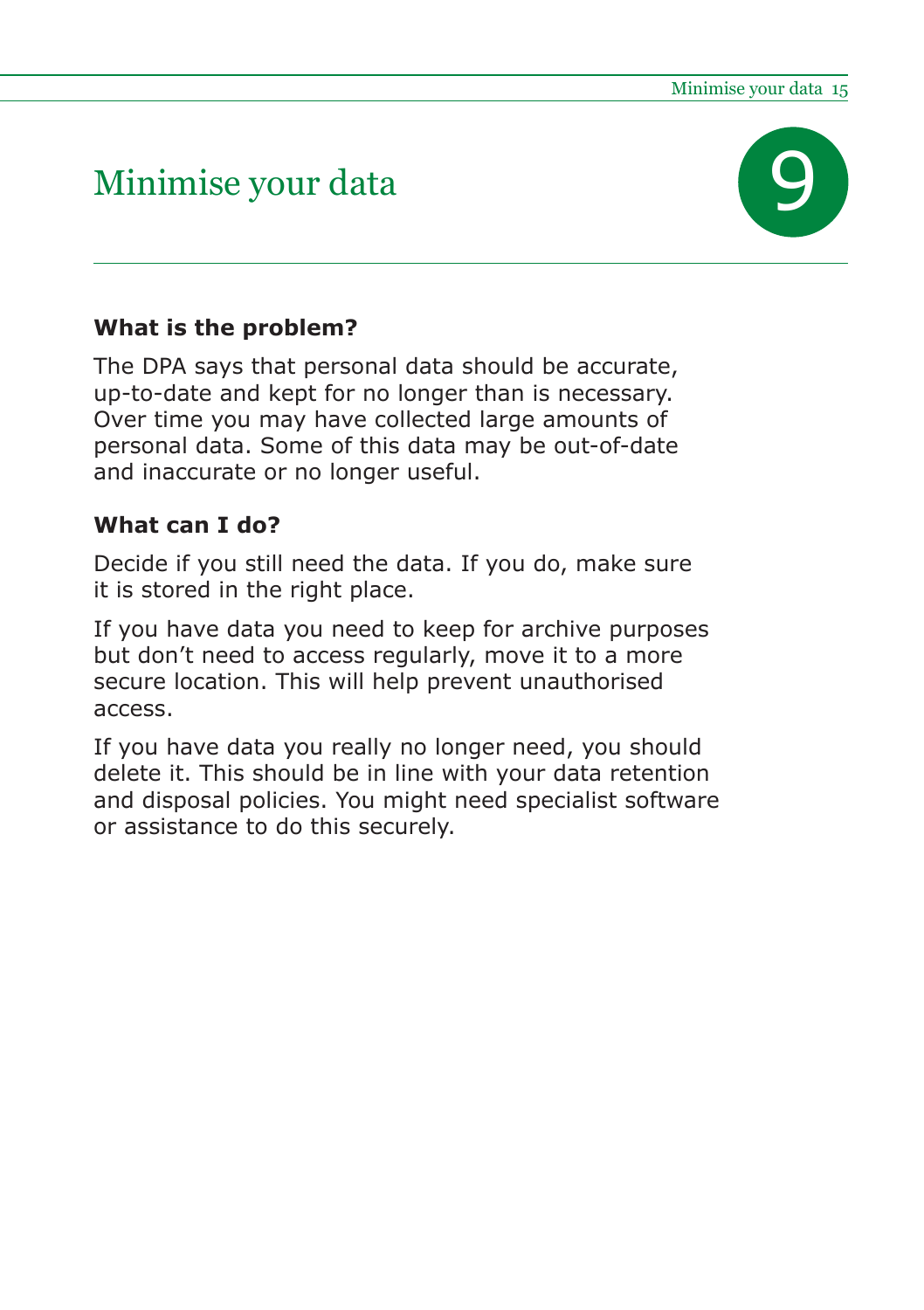# Make sure your IT contractor is<br>doing what they should be

#### **What is the problem?**

Many small businesses outsource some or all of their IT requirements to a third party. You should be satisfied that they are treating your data with at least the same level of security as you would.

#### **What can I do?**

Ask for a security audit of the systems containing your data. This may help to identify vulnerabilities which need to be addressed.

Review copies of the security assessments of your IT provider.

If appropriate, visit the premises of your IT provider to make sure they are as you would expect.

Check the contracts you have in place. They must be in writing and must require your contractor to act only on your instructions and comply with certain obligations of the DPA

Don't overlook asset disposal – if you use a contractor to erase data and dispose of or recycle your IT equipment, make sure they do it adequately. You may be held responsible if personal data gathered by you is extracted from your old IT equipment when it is resold.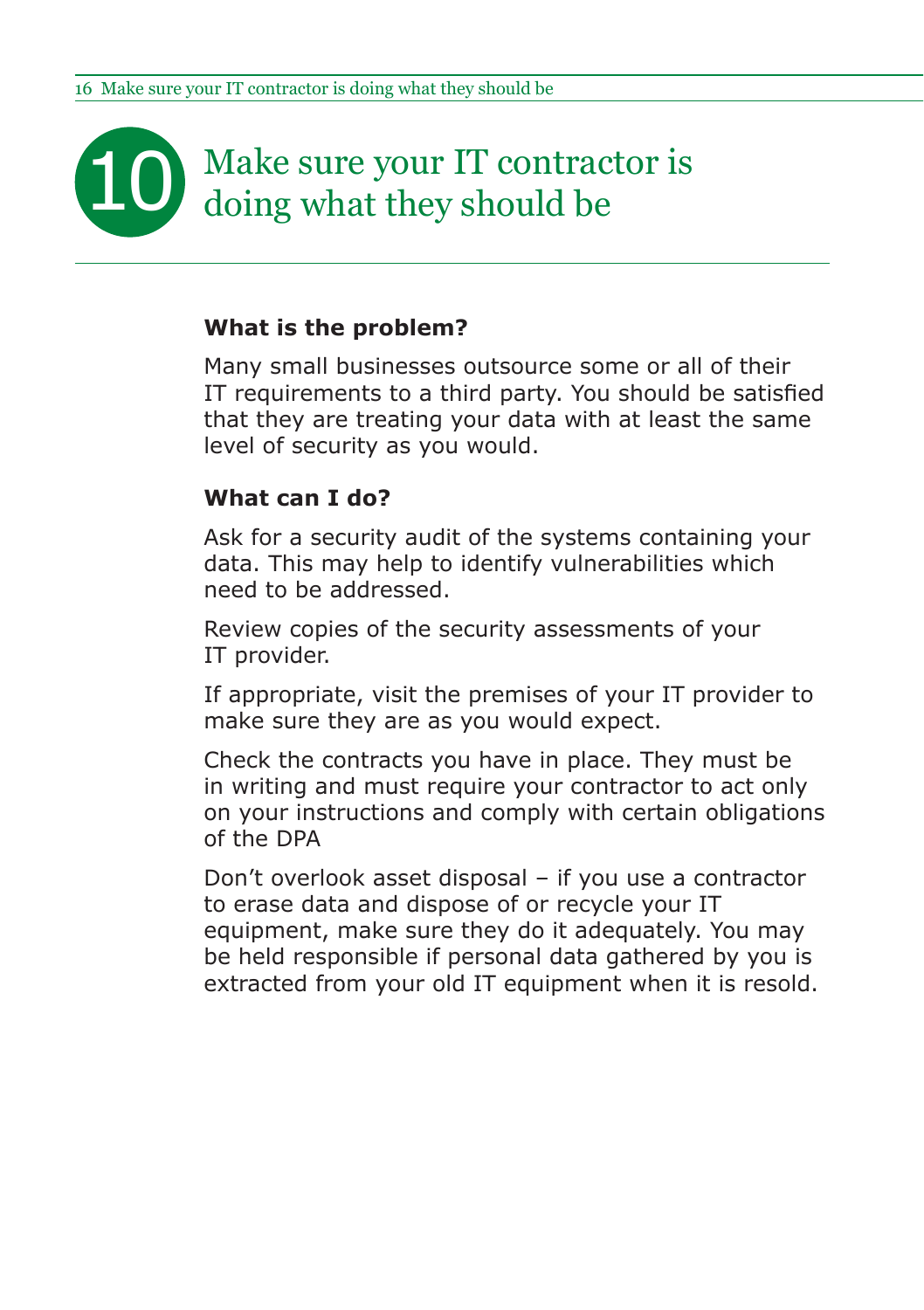### Further reading

As illustrated by the range of topics covered in this guide, keeping an IT network safe and secure can be a complex task and does require time, resource and specialist knowledge. However, there are a range of organisations offering advice and guidance appropriate to your business.

#### **Get Safe Online** (www.getsafeonline.org)

A joint initiative between the government, law enforcement, leading businesses and the public sector to provide computer users and small businesses with free, independent, user-friendly advice that will allow them to use the internet

#### **Cyber Street** (www.cyberstreetwise.com)

Cyber Street is a cross-government campaign, funded by the National Cyber Security Programme, and delivered in partnership with the private and voluntary sectors. The campaign is led by the Home Office, working closely with the Department for Business, Innovation and Skills and the Cabinet Office.

#### **Cyber Essentials** (www.gov.uk/government/ publications/cyber-essentials-scheme-overview)

The Cyber Essentials scheme provides businesses small and large with clarity on good basic cyber security practice. By focusing on basic cyber hygiene, your company will be better protected from the most common cyber threats. Cyber Essentials is mandatory for central government contracts advertised after 1 October 2014 that involve handling personal information and providing certain ICT products and services. It has been developed as part of the UK's National Cyber Security Programme in close consultation with industry.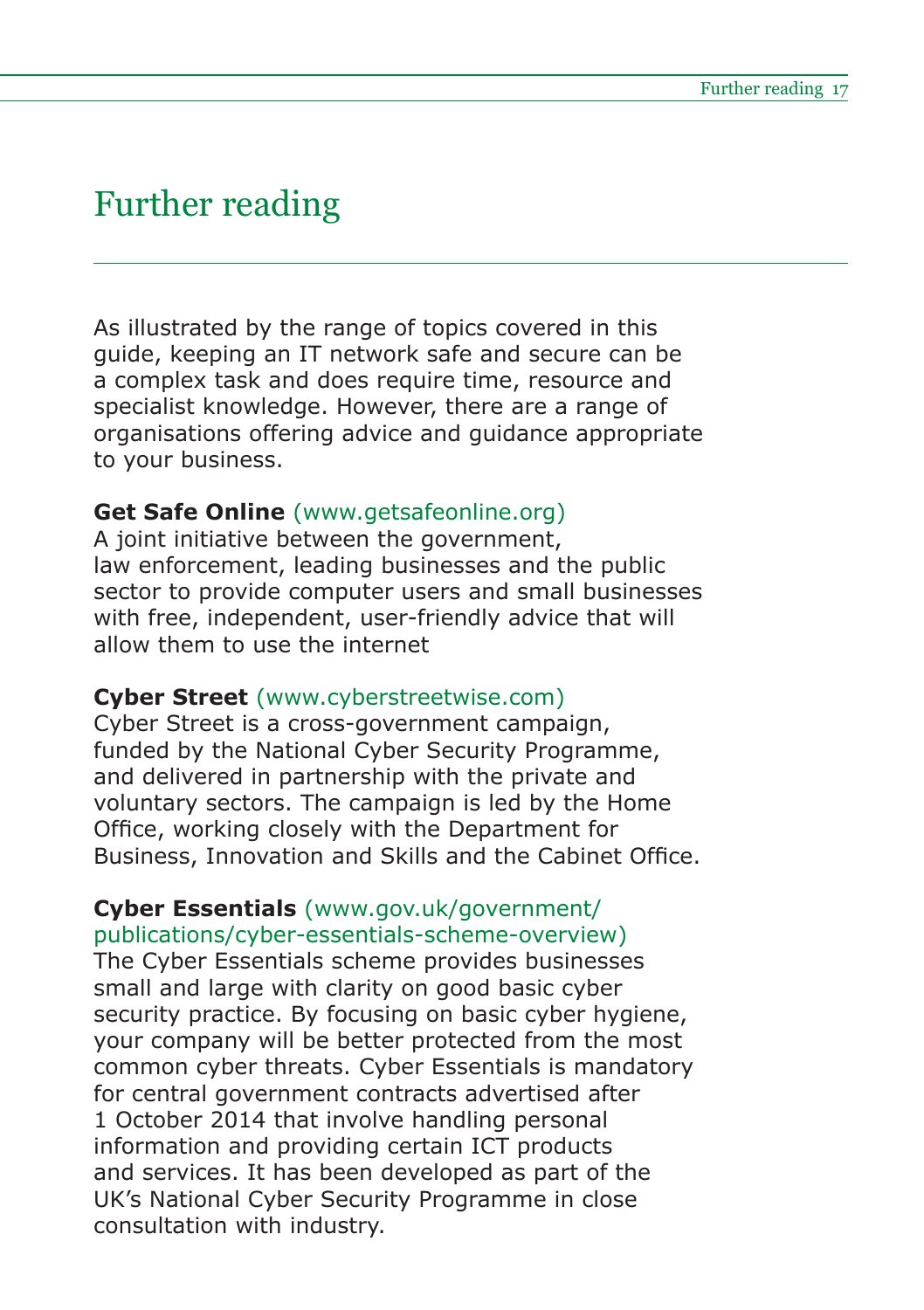#### **10 Steps to Cyber Security** (https://www.gov.uk/ government/publications/cyber-risk-management-aboard-level-responsibility)

The 10 Steps define and communicate an Information Risk Management Regime which can provide protection against cyber attacks.

#### **Action Fraud** (www.actionfraud.police.uk)

Action Fraud is the UK's national reporting centre for victims of fraud or financially motivated internet crime. Action Fraud records and refers these crimes to the police and provides victims with a crime reference number, support and advice.